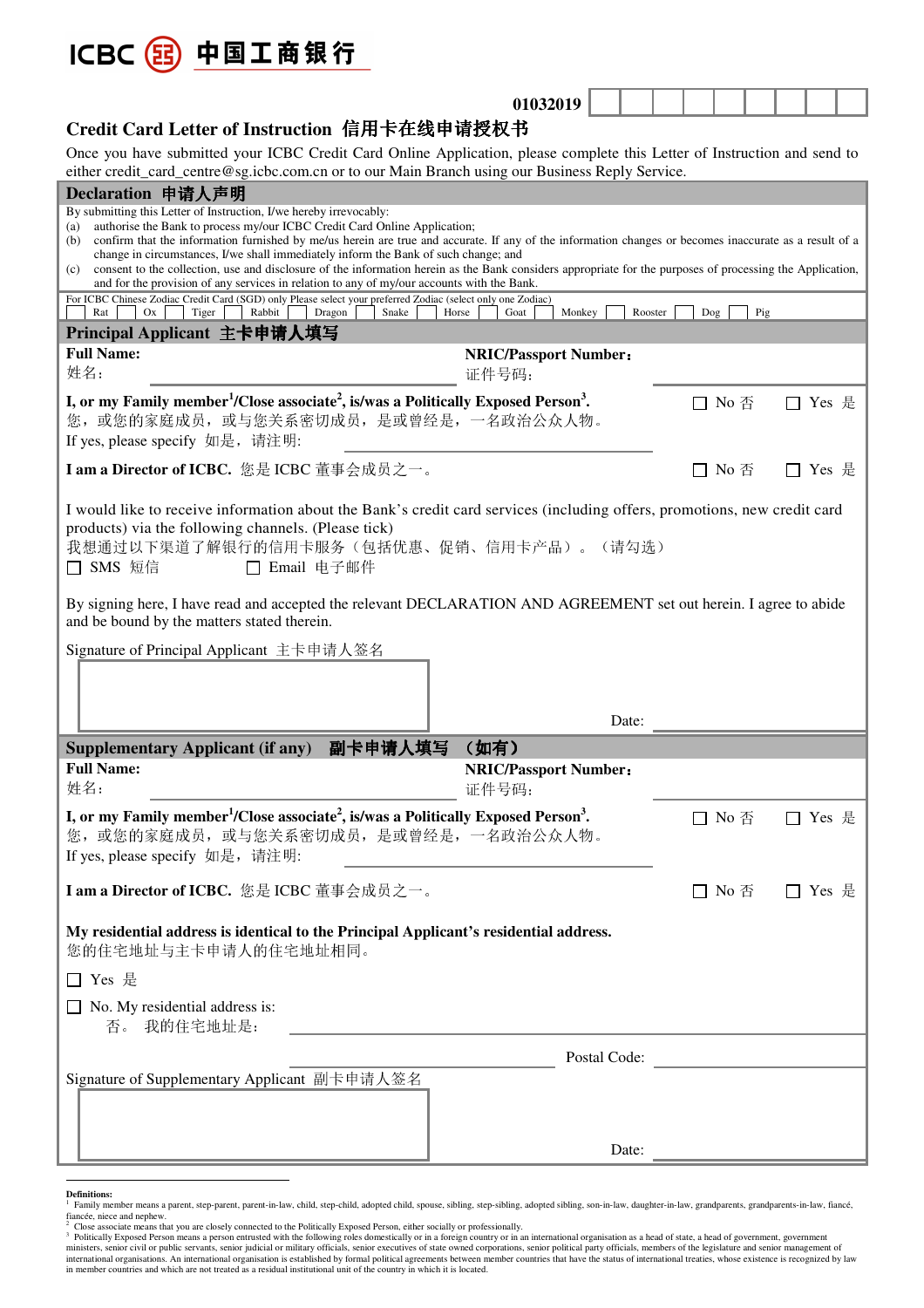## DECLARATION AND AGREEMENT 声明及协议

**IMPORTANT:** You must read and agree to the terms and conditions before signing and submitting the application.

注意: 阅读本条款及协议细则, 如果您理解并且同意本条款及协议细则, 请签名并递交申请表。

In consideration of the Bank issuing the ICBC Credit Card(s) to me/us at my/our request, I/We hereby irrevocably:-

1. confirm that I/We have read, understood and agree to be bound by the following ("Terms"):

(a) ICBC Credit Card Cardmember Agreement ( " Cardmember Agreement")

(b) Account Terms and Conditions ("Account Terms"),

(c) Internet and Mobile Banking Terms and Conditions ("Internet and Mobile Banking Terms"),

(d) Personal Data Protection Policy ("PDPP").

and on such other terms and conditions as the Bank may prescribe from time to time, copies of which are available at any of the Bank's branches or at www.icbc

2. represent and warrant that all information provided in the application form and all documents submitted to the Bank are complete, true and accurate, and undertake to immediately inform the Bank if there is any change or inaccuracy in the information.

3. acknowledge that the Bank may decline my/our application without giving me/us any reason for doing so. I/We further consent to the Bank retaining all documents submitted by me/us for the processing of this application, regardless of whether this application is approved or not.

4. consent to the Bank sending me/us at my/our sole risk through any means the Bank may deem appropriate, any credit card, any information regarding my/our account, personal identification number, statements of accounts, any alerts (including but not limited to transaction or activation alert) and any other communications or correspondences addressed to me/us (collectively " information " ) to my/our  $address(es)$  or my/our mobile number(s) in accordance with the Bank's records. I/We further agree to bear all risks (e.g. non-receipt or disclosure to any unauthorised third party) arising from the sending of the information and release the Bank from any liability or responsibility in any way for any losses that I/we may suffer as a result of the non-receipt or disclosure of the same.

5. agree that at my/our sole risk, the Bank is authorised but not obliged, to receive any instruction given by or over the phone, facsimile transmission, computer, email or any other electronic device, SMS from mobile telephone (collectively "Instructions") from or purporting to be from me/us without separate verification by the Bank as to the genuineness of such Instructions.

6. confirm that I am not an/ we are not undischarged bankrupt(s), have no statutory demand served on me/us, do not have legal proceedings commenced against me/us, not a person/persons listed on a Sanction List, did not violate or is not in violation of any applicable Sanctions, and did not receive notice of and is not aware of any claim, action, suit, proceeding or investigation against me/us with respect to Sanctions by any Sanction authority. I/We further confirm that no debt repayment scheme under the Bankruptcy Act (Chapter 20) applies to me/us.

7. authorise the Bank to debit any of my/our accounts maintained with the Bank either singly or jointly with any other person for any arrears, outstanding fees, monthly repayment, accrued interest and all other monies due and payable to me/us hereunder without any further reference to me/us. If I am the principal cardholder, I understand and agree that I am responsible for all charges, fees, interest and liabilities (collectively "Outstanding") charged to the principal card and the supplementary card. If I am the supplementary cardholder, I understand that I am only responsible for the Outstanding of my supplementary card.

- 8. agrees that the Bank shall reserve the right to:
	- (a) terminate or cancel or suspend my/our right to use the Card or the account; or
	- (b) refuse to authorise any Card transaction; or
	- (c) refuse to re-issue, renew or replace the Card;

so long as the Bank deem fit, or when the Bank is obliged or deem it necessary in good faith to comply with any applicable laws, regulations, notices or directives that you are subject to from anywhere in the world including but without limitation to the prevention of unlawful activities which may include fraud, money laundering, terrorist activity, bribery, corruption or tax evasion and the enforcement of any Sanctions and the Bank shall in no event be held liable to me/us for any loss suffered by me/us from such suspension, termination or refusal.

9. understand that the final credit limit indicated is solely at the Bank's discretion. Where I/we have existing unsecured credit facilities with the Bank, I/we agree and consent to the Bank reviewing and adjusting the credit limit of such unsecured facilities at the Bank's discretion.

10. authorise, permit, consent and give my/our written permission to the Bank and any of its officers to collect, store, use, disclose ,divulge any information with respect me/us or any of my/our accounts with the Bank, or my/our financial conditions, or any services and/or other agreements, business, transactions or dealings between the Bank and me/us as the Bank considers appropriate for the purpose of providing or continuing to provide me/us with any services or transactions in relation to any of my/our account with the Bank, to and between:

(a) the holding company or head office, branches, subsidiaries, representative offices, affiliates and associated or related corporations of the Bank wherever located;

(b) data centres acting for the Bank, agents of the Bank and their respective officers, servants, agents, wherever situated;

(c) any person who has agreed to provide or is providing security to the Bank for all or any moneys and/or liabilities owing or payable by me/us to the Bank from time to time;

(d) any other persons: (i) to or through whom the Bank assigns or transfers or novates or may potentially assign or transfer or novate all or part of its rights and obligations hereunder; (ii) with or through whom the Bank enters into or may potentially enter into any participation or sub-participation; (iii) with whom the Bank outsources the performance of any operational function of the Bank, including and without limitation to a third party service provider whether within or outside of Singapore to perform any of the outsourced functions;

(e) any financial institution, credit bureau or credit reference agency, rating agency, business alliance partner, insurer or insurance broker of, or direct or indirect provider of credit protection whether within or outside of Singapore for the purpose of conducting credit checks and/or screening activities, and to contact my/our employer(s) for the purposes of verifying my/our employment status, such checks may take the form of a bank reference or employment verification and may be performed before or after the Card has been approved;

(f) any government agencies, regulators, securities exchanges, futures exchanges and authorities whether within or outside Singapore to which the Bank is required to make disclosure under applicable laws pursuant to the directives of such government agencies regulators, securities exchanges, futures exchanges and authorities;

(g) any merchant or member of card association where disclosure is in connection with the use of a debit card or credit card or ATM card; (h) any person who provides introducing services to the Bank;

(i) any person to whom the Bank is under a duty to disclose;

(j) any other person to whom the Bank considers such disclosure to be necessary or expedient for the Bank to observe and perform its obligations hereunder or is necessary in order to provide the Customer with services in connection with the account;

(k) (where applicable, in respect of any RMB account), clearing/ agent bank and any relevant authorities in China as the Bank deems fit for purposes of the Bank disclosing and/or reporting all information relating to the RMB account and all RMB account related transactions;

(l) (where applicable, in respect of any USD account), clearing/ agent bank and any relevant authorities as the Bank deems fit for purposes of the Bank disclosing and/or reporting all information relating to the USD account and all USD account related transactions;

(m) any recipients who receive the information described above where it is necessary to provide me/us with services in connection with the account; and

(n) the Bank and its strategic partners to contact or use such information for the purposes of informing me/ us of any products that they may offer from time to time.

11. authorise, permit, consent and give my/our written consent to the Bank (ICBC) and any of its offices to access to, inquire about and use the information relating to my/our credit status from China National Financial Credit Information Basic Database (金融 信用信息基础数据库) or such other viable sources, for the purposes of execution and enforcement of the contracts thereof, credit line authorisation, review and approval, postloan management, and review of eligibility for providing collateral.

12. confirm that my/our Account(s) will not be used for the financing, contributing or making funds directly or indirectly available to persons or entities that involve persons or entities which may be the subject of any Sanctions which is listed on a Sanctions List or located (or ordinarily resident) in a Sanctioned Country, to the extent such financing or provision of funds would be prohibited by Sanctions or would otherwise, to my/our knowledge and belief, cause any person to be in breach of Sanctions (including but not limited to OFAC Sanctions where such receiving, financing or provision of funds is or would be conducted by a person in the United States of America).

13. agree that all personal data provided by me/us in this application for the (insert card name) ("Co-brand Card"), and any information and details of my/our Co-Brand Card and the account(s) including but not limited to the transactions performed thereunder may be disclosed to the respective co-brand partners to enable the Co-Brand Partners, its agents and service providers to collect, use and disclose my/our personal data to any party the Co-Brand Partner deems necessary for the purpose of:

(a) processing this application and provide services associated with the Co-Brand Card account, and

- (b) administering any benefit, privilege and term applicable to the Co-Brand Card account
- (c) conducting research or analysis relating to any product and/or service provided by the Co-Brand Partner, whether conducted by the Co-Brand Partner(s) or jointly with any other party.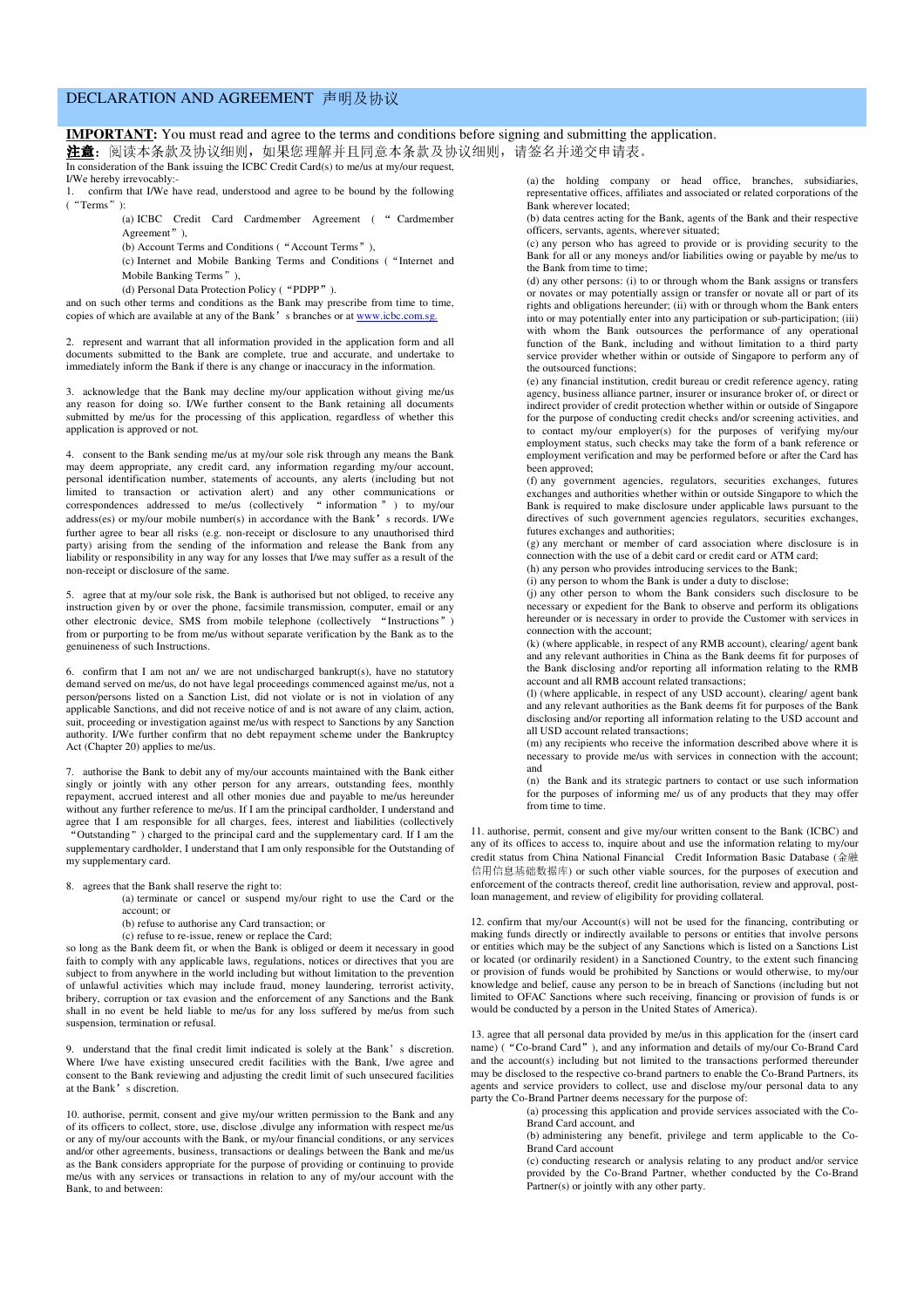14. acknowledge and agree that you and the Co-Brand Partner (if any) will be separately collecting, using and disclosing my/our personal data and each party shall only be responsible for its own collection, use, or disclosure of my/our personal data, and shall not be liable for the other party's handling or use thereof. I/we agree to directly address any queries, access or correction requests, or complaints in relation to the handling of my/our personal data to the relevant party.

15. apply for the Card to be issued to me/us, and that the Bank be authorised to renew and replace the Card(s) until termination. Further, if I/we request for ATM access (eg, for the purpose of cash advance), I/we agree that the use of the Card as an ATM card will indicate my/our acknowledgement and acceptance of the Bank's Account Terms.

16. I/we acknowledge that ICBC has duly presented and explained to me/us all relevant terms and conditions herein per my/our request.

17. I/we accept that the original copy hereof shall be kept with ICBC, regardless of whether the relevant application is approved.